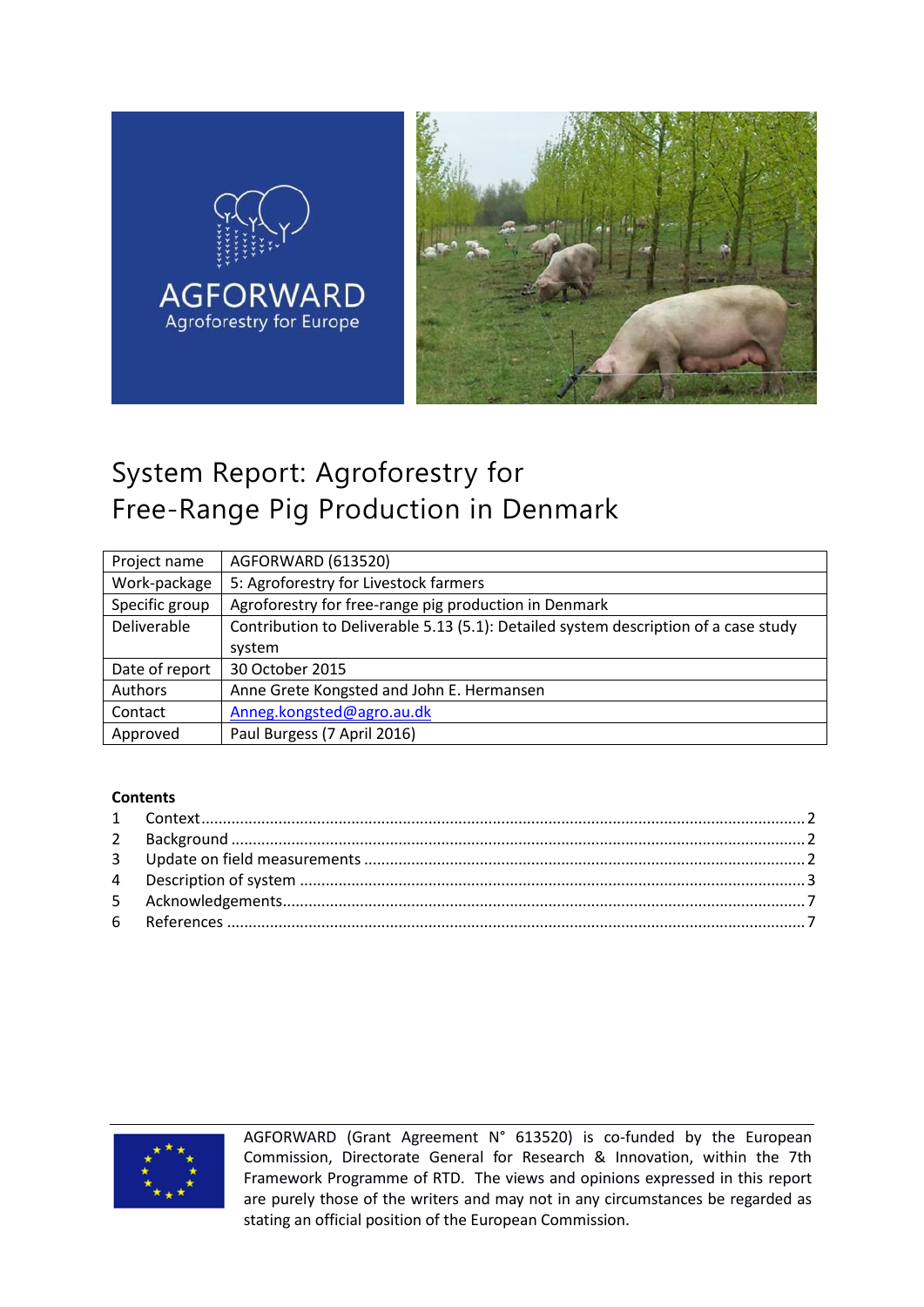## <span id="page-1-0"></span>**1 Context**

The AGFORWARD research project (January 2014-December 2017), funded by the European Commission, is promoting agroforestry practices in Europe that will advance sustainable rural development. The project has four objectives:

- 1. to understand the context and extent of agroforestry in Europe,
- 2. to identify, develop and field-test innovations (through participatory research) to improve the benefits and viability of agroforestry systems in Europe,
- 3. to evaluate innovative agroforestry designs and practices at a field-, farm- and landscape scale, and
- 4. to promote the wider adoption of appropriate agroforestry systems in Europe through policy development and dissemination.

This report contributes to Objective 2, Deliverable 5.13: "Detailed system description of case study agroforestry systems". The detailed system description includes the key inputs, flows, and outputs of the key ecosystem services of the studied system. It covers the agroecology of the site (climate, soil), the components (tree species, crop system, livestock, management system) and key ecosystem services (provisioning, regulating and cultural) and the associated economic values. The data included in this report will also inform the modelling activities which help to address Objective 3. This report was produced in 2015, and additional material will be presented over the remaining two years of the project.

#### <span id="page-1-1"></span>**2 Background**

The initial stakeholder report (Kongsted, 2014) and the research and development protocol (Kongsted and Hermansen, 2015) provide background data on agroforestry for free-range pig production in Denmark.

Integration of trees with crops and/or livestock production (agroforestry) has been identified as a sustainable way to increase the productivity of land and to provide other ecosystem services and environmental benefits compared to disaggregated agricultural and woodland systems (Smith et al. 2011). We have previously found indications of a reduced risk of nutrient leaching from integrated production of free-range growing pigs and energy crops compared to the current pasture-based system (Sørensen et al. 2013). This is possibly caused by the deep root system of energy crops with large nutrient uptakes across a long growing season (Jørgensen et al. 2005). Additionally, the system seems to have some clear animal welfare benefits because the crops provide the pigs a more natural and stimuli-rich environment with good possibilities for shadow seeking in hot seasons as well as shelter in cold seasons (Horsted et al. 2012). A few Danish organic pig producers have already established energy crops (willow and poplar) in paddocks for lactating sows.

## <span id="page-1-2"></span>**3 Update on field measurements**

A comparative study described in the research and development protocol (Kongsted and Hermansen, 2015) began in May 2015 and is planned to continue to April 2016.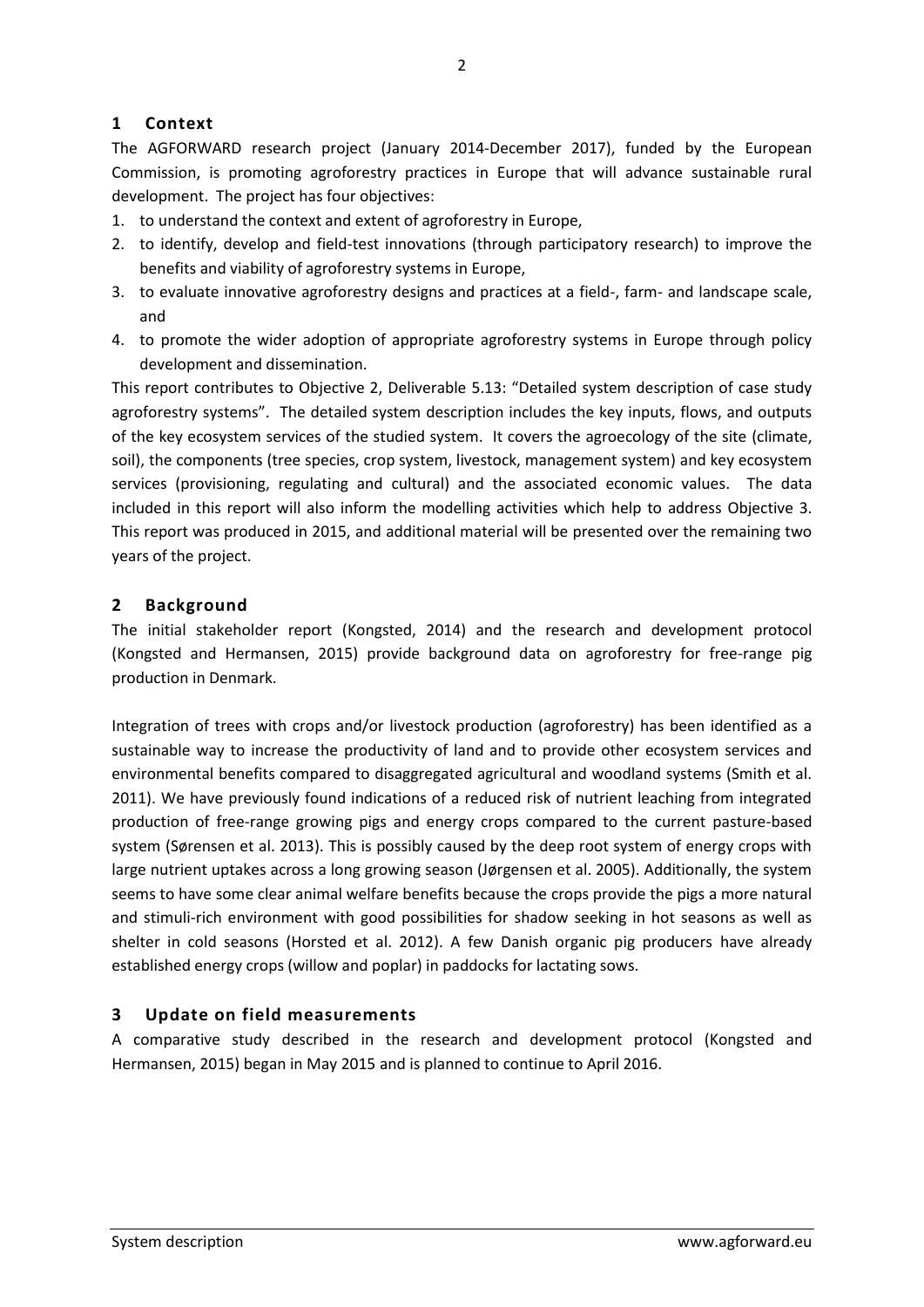# <span id="page-2-0"></span>**4 Description of system**

[Table 1](#page-2-1) provides a general description of the agroforestry system for free-range pig production in Denmark. A description of a specific case study system is provided in Table 2.

|                       | <b>General description of system</b>                                                                                                                                 |  |  |
|-----------------------|----------------------------------------------------------------------------------------------------------------------------------------------------------------------|--|--|
| Name of group         | Agroforestry for free-range pig production in Denmark                                                                                                                |  |  |
| Contact               | Anne Grete Kongsted and John E. Hermansen                                                                                                                            |  |  |
| Work-package          | 5: Agroforestry for livestock farmers                                                                                                                                |  |  |
| Geographical extent   | Agroforestry systems for large-scale free-range pig production are found on<br>three farms in Jutland, Denmark                                                       |  |  |
| <b>Estimated area</b> | It is estimated that Danish organic pig producers use approximately 1,800 ha                                                                                         |  |  |
|                       | land to rear free-range sows (typically each year half of the area is used for<br>sows whereas the other half is used to produce barley undersown with grass         |  |  |
|                       | clover. The following year, the procedure is reversed and so forth. The total<br>area of grassland with trees is estimated to 75 ha (10-40 % tree cover, mainly      |  |  |
|                       | poplar but also to a small extent willow and various fruit trees).                                                                                                   |  |  |
| Typical soil types    | Podzol                                                                                                                                                               |  |  |
| Description           | Danish organic pig production characteristics:                                                                                                                       |  |  |
|                       | Pregnant and lactating sows are kept on grassland (grass clover) all year                                                                                            |  |  |
|                       | round in paddocks where they have access to insulated huts for protection.<br>The huts are placed directly on the ground and supplied with straw.                    |  |  |
|                       | The paddocks are usually moved to a new field each spring, often in a two-<br>year crop rotation - one year with barley with an under-sown grass-ley and             |  |  |
|                       | one year with sows on pasture. The stipulated maximum stocking rate<br>corresponds to an estimated excretion of 140 kg N in pigs manure per ha and                   |  |  |
|                       | year (equivalent to 280 kg N ha <sup>-1</sup> every second year). Piglets are weaned at<br>seven weeks of age and moved to a barn with access to an outdoor concrete |  |  |
|                       | area until slaughter at 110 kg live weight. In Denmark two large scale pig                                                                                           |  |  |
|                       | producers have established energy crops (willow and poplar) in paddocks for<br>lactating sows.                                                                       |  |  |
| Tree species          | Poplar and willow                                                                                                                                                    |  |  |
| Tree products         | The crops will be harvested to produce energy or for wood chips (e.g. for use<br>as rooting material in the barns for growing-finishing pigs)                        |  |  |
| Crop species          | Grass clover                                                                                                                                                         |  |  |
| Crop products         | The crop are used for free-range pigs approximately every second year. In                                                                                            |  |  |
|                       | between the area are used for production of cereals.                                                                                                                 |  |  |
| Animal species        | Pigs                                                                                                                                                                 |  |  |
| Animal products       | Pork                                                                                                                                                                 |  |  |
| Other provisioning    | Possibility of using willow/poplar leaves as fodder                                                                                                                  |  |  |
| services              |                                                                                                                                                                      |  |  |
| Regulating services   | The trees can provide shade for the pigs in summer and shelter in the winter.                                                                                        |  |  |
|                       | The trees can reduce nutrient leaching and ammonia losses from the free-                                                                                             |  |  |
|                       | range pig production.                                                                                                                                                |  |  |
|                       | The trees will increase carbon storage.                                                                                                                              |  |  |
| Habitat services and  | Increased biodiversity and positive effect on wildlife (compared to bare                                                                                             |  |  |
| biodiversity          | grassland)                                                                                                                                                           |  |  |
| Key references        | See end of report                                                                                                                                                    |  |  |

<span id="page-2-1"></span>Table 1. General description of the agroforestry system for free-range pig production system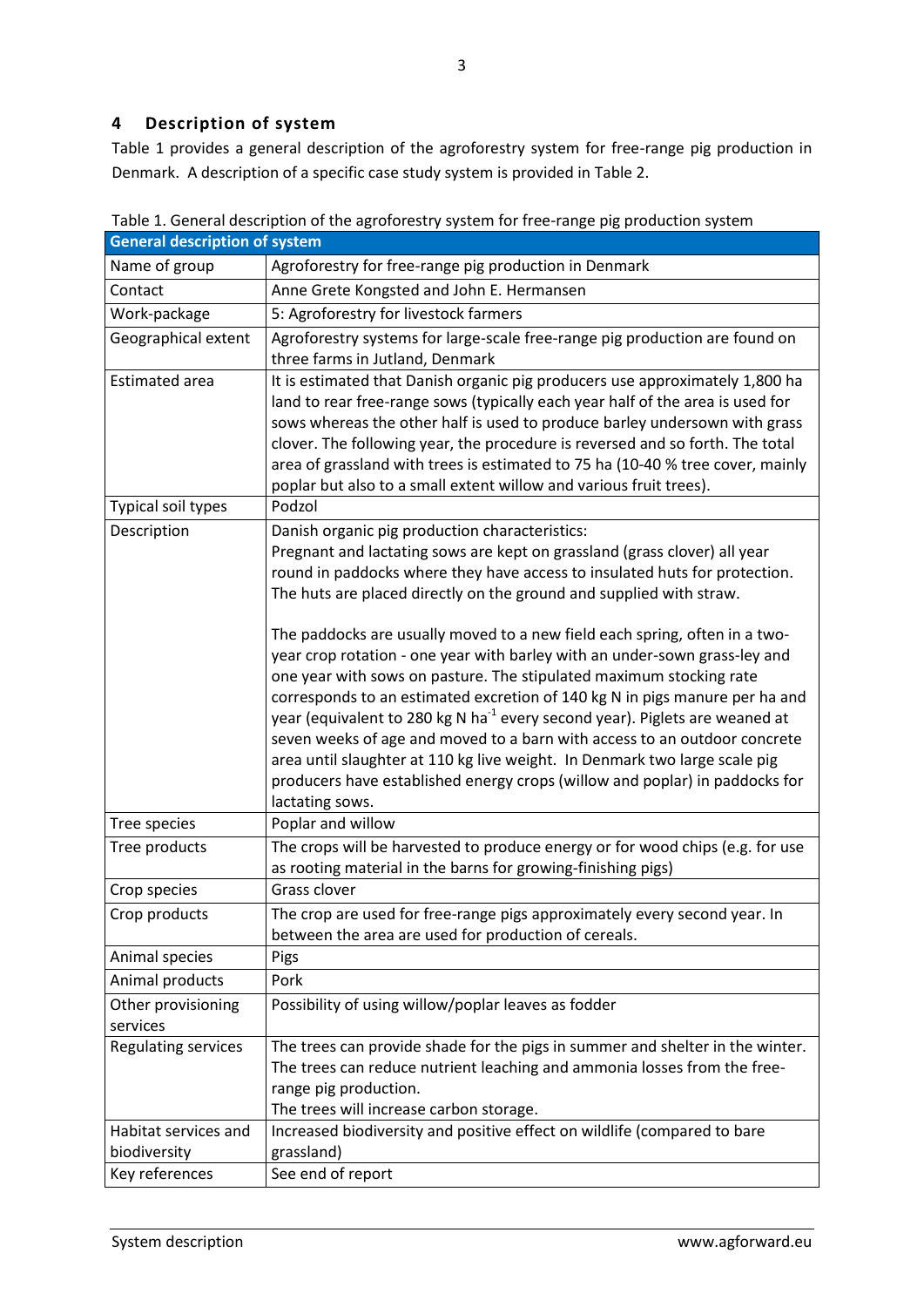| Table 2. Description of the specific case study system |  |  |
|--------------------------------------------------------|--|--|
|--------------------------------------------------------|--|--|

| Specific description of site |                                                                                                                                                                                                                                                                    |
|------------------------------|--------------------------------------------------------------------------------------------------------------------------------------------------------------------------------------------------------------------------------------------------------------------|
| Area                         | The case study system comprises 21 paddocks of 333 $m^2$ (0.7 ha).<br>The total farm area is 130 ha, with approximately 30 ha used for pigs. Poplar<br>is established on an area of 6.8 ha (including grass clover without trees).                                 |
| Address and co-<br>ordinates | Ulvehøjvej 1, 6650 Brørup: 55°34'38.1"N 8°59'36.5"E                                                                                                                                                                                                                |
| Site contact                 | Anne Grete Kongsted                                                                                                                                                                                                                                                |
| Site contact email           | anneg.kongsted@agro.au.dk                                                                                                                                                                                                                                          |
| Example<br>photographs       | Figure 1. Individual farrowing/lactation paddocks (one hut in each paddock).<br>Each sow has access to an area with grass clover (10 x 33 $m2$ ) including two<br>rows of poplar. Next year two rows of paddocks will be established in the area<br>in the middle. |
|                              | Figure 2. The paddocks are separated by an electric fence. The fence keeps<br>the sows within the paddocks, but the piglets run between paddocks.                                                                                                                  |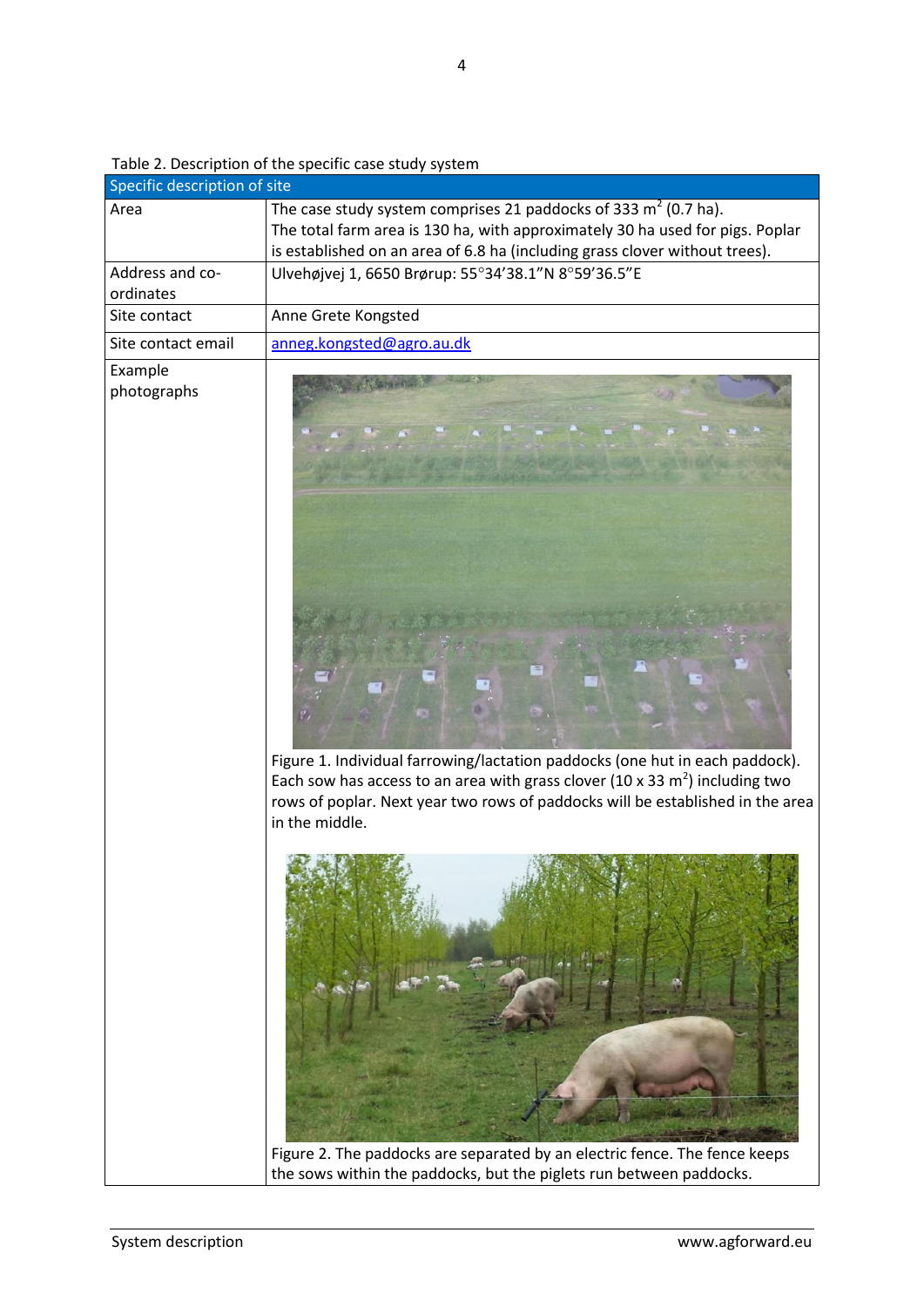| Map of system                       | Figure 3. A map of the farm and the experimental paddocks with trees (left<br>box) and the control paddocks without trees (the right box). See more<br>information in the Research and development protocol (Kongsted and<br>Hermansen, 2015) |
|-------------------------------------|-----------------------------------------------------------------------------------------------------------------------------------------------------------------------------------------------------------------------------------------------|
| Possible modelling scenarios        |                                                                                                                                                                                                                                               |
| Comparison                          | Technical analysis of trees vs no trees in the paddocks                                                                                                                                                                                       |
| <b>Climate characteristics</b>      |                                                                                                                                                                                                                                               |
| Mean monthly                        | Mean monthly temperature is 8.3 $(+/- 6.0$ SD $)$ °C                                                                                                                                                                                          |
| temperature                         |                                                                                                                                                                                                                                               |
| Mean monthly                        | Mean monthly precipitation is $62 (+/- 31 SD)$ mm.                                                                                                                                                                                            |
| precipitation                       |                                                                                                                                                                                                                                               |
| Details of weather                  | Weather station located approximately 4 km from the experimental site                                                                                                                                                                         |
| station (and data)                  |                                                                                                                                                                                                                                               |
| Soil type                           |                                                                                                                                                                                                                                               |
| Soil type                           | Podzol                                                                                                                                                                                                                                        |
| Soil depth                          |                                                                                                                                                                                                                                               |
| Soil texture                        | A mixture of coarse and loamy sand                                                                                                                                                                                                            |
| <b>Tree characteristics</b>         |                                                                                                                                                                                                                                               |
| Species and variety                 | Poplar (Populus spp.)                                                                                                                                                                                                                         |
| Date of planting                    | Established in 2009                                                                                                                                                                                                                           |
| Intra-row spacing                   | 3.5 <sub>m</sub>                                                                                                                                                                                                                              |
| Inter-row spacing                   | 2.5 <sub>m</sub>                                                                                                                                                                                                                              |
| Tree protection                     | In half of the experimental paddocks with trees the sows have no access to                                                                                                                                                                    |
|                                     | the trees, only the piglets.                                                                                                                                                                                                                  |
| Typical increase in<br>tree biomass | To be explored                                                                                                                                                                                                                                |
| Crop/understorey characteristics    |                                                                                                                                                                                                                                               |
| Species                             | Grass clover                                                                                                                                                                                                                                  |
|                                     |                                                                                                                                                                                                                                               |
| Management                          | The grass clover was established in spring 2013 and the pigs gained access to<br>the grass land may 2015                                                                                                                                      |
| Typical grassland                   | 1000-2000 kg DM/ha/year                                                                                                                                                                                                                       |
| yield                               |                                                                                                                                                                                                                                               |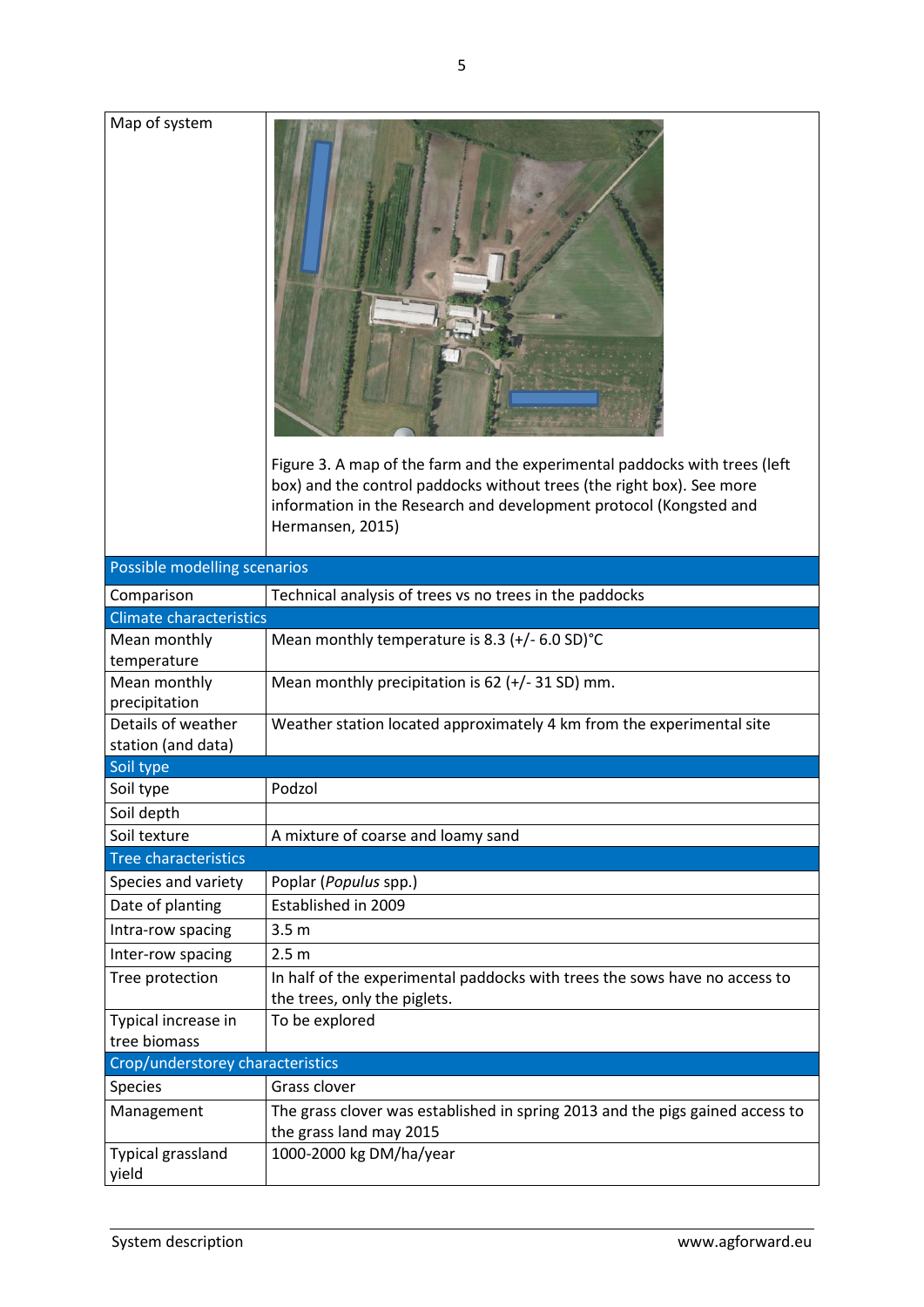| Fertiliser, pesticide, machinery and labour management |                                                                                |  |
|--------------------------------------------------------|--------------------------------------------------------------------------------|--|
| Fertiliser                                             | None (except manure from the free-range pigs)                                  |  |
| Pesticides                                             | None (organic production)                                                      |  |
| Machinery                                              | Feed and water is provided by tractor                                          |  |
| Manure handling                                        | Not necessary in field                                                         |  |
| Labour                                                 | The sows are fed once daily. Water is provided and all animals are checked     |  |
|                                                        | every day.                                                                     |  |
| Fencing                                                | See photos above                                                               |  |
| Livestock management                                   |                                                                                |  |
| Species and breed                                      | Pigs. The sows are crossbreed between Landrace and Yorkshire                   |  |
| Description of                                         | Lactating sows are outdoor all year round on pasture (grass clover) in         |  |
| livestock system                                       | individual paddocks. Pregnant sows are moved batch-wise ( $n = 22-26$ ) to the |  |
|                                                        | farrowing/lactation paddocks one week before farrowing. The sows farrow in     |  |
|                                                        | individual huts provided with straw (see photos above). Piglets are castrated  |  |
|                                                        | within the first week and weaned after seven weeks. All sows are nose-ringed   |  |
|                                                        | (to reduce rooting behavior and thereby reduce sward damage).                  |  |
| Date of entry to site                                  | May 2015.                                                                      |  |
| Date of departure                                      | Each batch of sows stays in the lactation paddocks for eight weeks (one week   |  |
| from site                                              | before farrowing and seven weeks after). After weaning the paddocks are        |  |
|                                                        | empty for four weeks until a new batch of sows is moved to the paddocks.       |  |
| Stocking density                                       | Each individual lactation paddock is 10 x 33 $m2$                              |  |
| Animal health and                                      | During the summer, potential issues include sunburn and heat stress.           |  |
| welfare issues                                         | The free-ranged system is generally characterized by a higher piglet mortality |  |
|                                                        | compared to indoor systems.                                                    |  |
| Requirement for                                        | The sows are fed ad libitum with supplementary concentrate. Grass              |  |
| supplementary feed<br>Technical data, livestock        | constitutes only a very small proportion of total nutrient intakes.            |  |
| Production volume                                      |                                                                                |  |
|                                                        | 170 sows, 3,737 finishers produced                                             |  |
| Litter performance                                     | Per litter                                                                     |  |
|                                                        | Live- and dead born piglets: 13.4 and 0.6<br>Weaned piglets: 11.0              |  |
|                                                        | Total piglet mortality: 21 %                                                   |  |
|                                                        | Weaned piglets: 133 kg                                                         |  |
| Feed consumption                                       | 2,071 kg concentrate per sow per year (16 % crude protein)                     |  |
|                                                        | Approximately 50 % is used for lactating sows                                  |  |
| N and P-balance,                                       | Experimental paddocks (one year)                                               |  |
| paddock level                                          | P (to be determined)<br>N                                                      |  |
| (lactation)                                            | Input                                                                          |  |
|                                                        | Feed: 814 kg N/ha                                                              |  |
|                                                        | Atmospheric deposition: 15 kg N/ha                                             |  |
|                                                        | Straw: 5 kg N/ha                                                               |  |
|                                                        | Output:                                                                        |  |
|                                                        | Piglets weaned: 216 kg N/ha                                                    |  |
|                                                        | Balance: 618 kg N/ha                                                           |  |
| Financial and economic characteristics                 |                                                                                |  |
| Costs                                                  | See report regarding production costs in organic pig production:               |  |
|                                                        | http://vsp.lf.dk/~/media/Files/PDF%20-                                         |  |
|                                                        | %20Publikationer/Notater%202012/Produktionsoekonomi_SVIN_2012/Hele             |  |
|                                                        | pjecen SVIN 2012.pdf (in Danish)                                               |  |